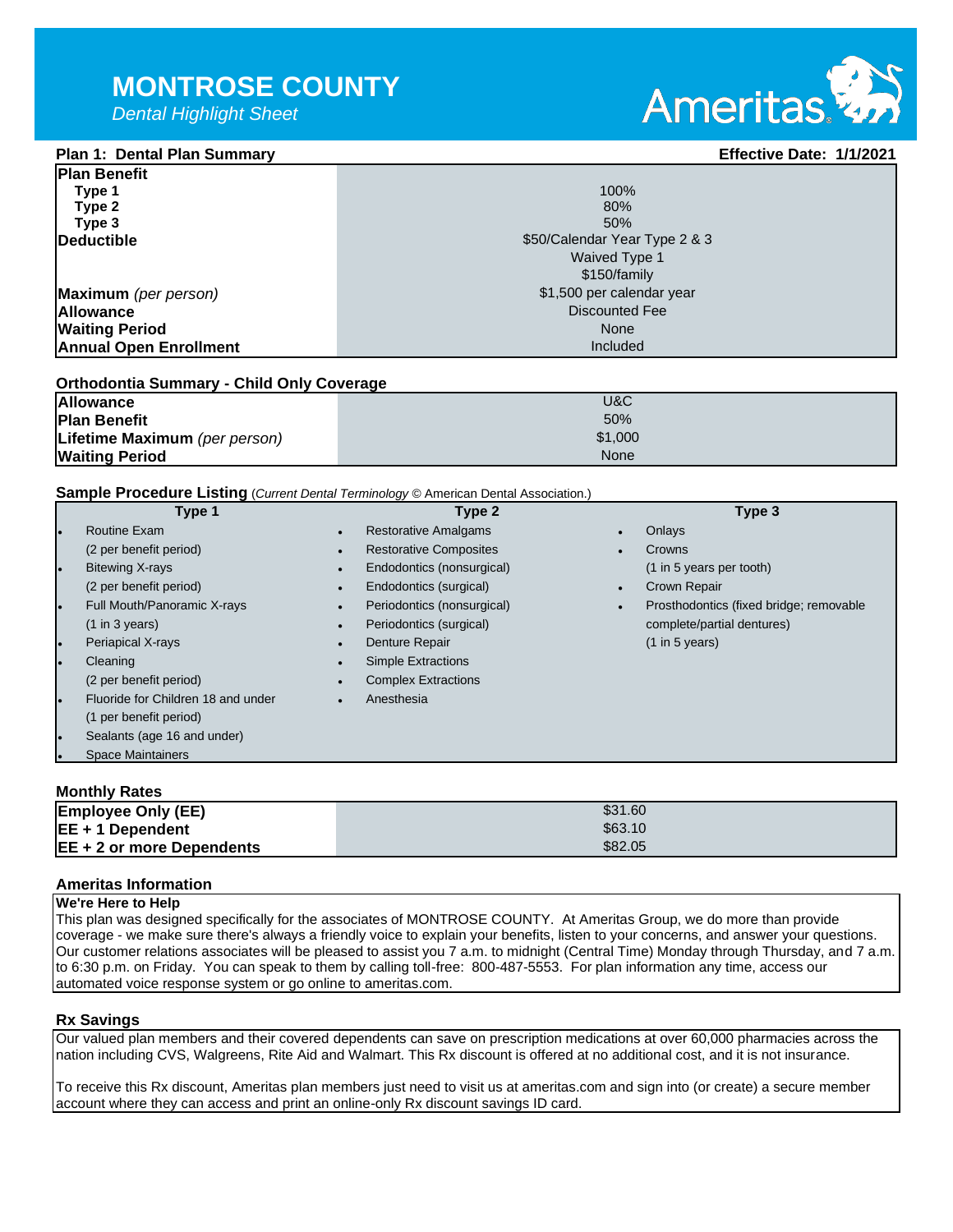## **MONTROSE COUNTY**

*Dental Highlight Sheet*



### **Eyewear Savings**

Ameritas plan members may receive up to 10% off eyewear frames and lenses purchased at any Walmart Vision Center nationwide. Members may also bring in their current vision prescription from any vision care provider and purchase eyewear at Walmart. This savings arrangement is not insurance: it is available to members at no additional cost to their plan premium.

To receive the eyewear savings identification card, Ameritas plan members can visit ameritas.com and sign-in (or create) a secure member account. Members must present the Ameritas Eyewear Savings Card at time of purchase to receive the discount.

#### **Dental Network Information**

To find a provider, visit ameritas.com and select **FIND A PROVIDER,** then **DENTAL**. Enter your criteria to search by location or for a specific dentist or practice. California Residents: When prompted to select your network, choose the Ameritas Network found on your ID Card or contact Customer Connections at 800-487-5553.

#### **Pretreatment**

While we don't require a pretreatment authorization form for any procedure, we recommend them for any dental work you consider expensive. As a smart consumer, it's best for you to know your share of the cost up front. Simply ask your dentist to submit the information for a pretreatment estimate to our customer relations department. We'll inform both you and your dentist of the exact amount your insurance will cover and the amount that you will be responsible for. That way, there won't be any surprises once the work has been completed.

#### **Open Enrollment**

If a member does not elect to participate when initially eligible, the member may elect to participate at the policyholder's next enrollment period. This enrollment period will be held each year and those who elect to participate in this policy at that time will have their insurance become effective on January 1. If you do not enroll during your company's open enrollment period, then you will be subject to the Late Entrant Provision.

#### **Late Entrant Provision**

We strongly encourage you to sign up for coverage when you are initially eligible. If you choose not to sign up during this initial enrollment period, you will become a late entrant. Late entrants will be eligible for only exams, cleanings, and fluoride applications for the first 12 months they are covered.

#### **Section 125**

This plan is provided as part of the Policyholder's Section 125 Plan. Each employee has the option under the Section 125 Plan of participating or not participating in this plan. If an employee does not elect to participate when initially eligible, he/she may elect to participate at the Policyholder's next Annual Election Period.

#### **Dental Cost Estimator**

Ever wonder what a dental procedure usually costs? The answer can be found using the Ameritas group division's Dental Cost Estimator tool located in our Secure Member Account portal.

Members can search by ZIP Code for a specific dental procedure and see fee range estimates for out-of-network general dentists in that area. Of course, we always suggest that members partner with their dentists, so they know what's involved in any recommended treatment plan.

The estimator tool is powered by Go2Dental and uses FAIR Health data that is updated annually. Please note, cost estimates do not reflect discounted rates available through provider networks, and the estimator does not include orthodontic estimates at this time.

In addition, when members are in their Secure Member Account, they can:

- ⚫ Go paperless with electronic Explanation of Benefits statements and reduce the clutter in their mailboxes
- ⚫ View their certificate of insurance and specific plan benefits information
- ⚫ Access value-added extras like the Rx discount ID card